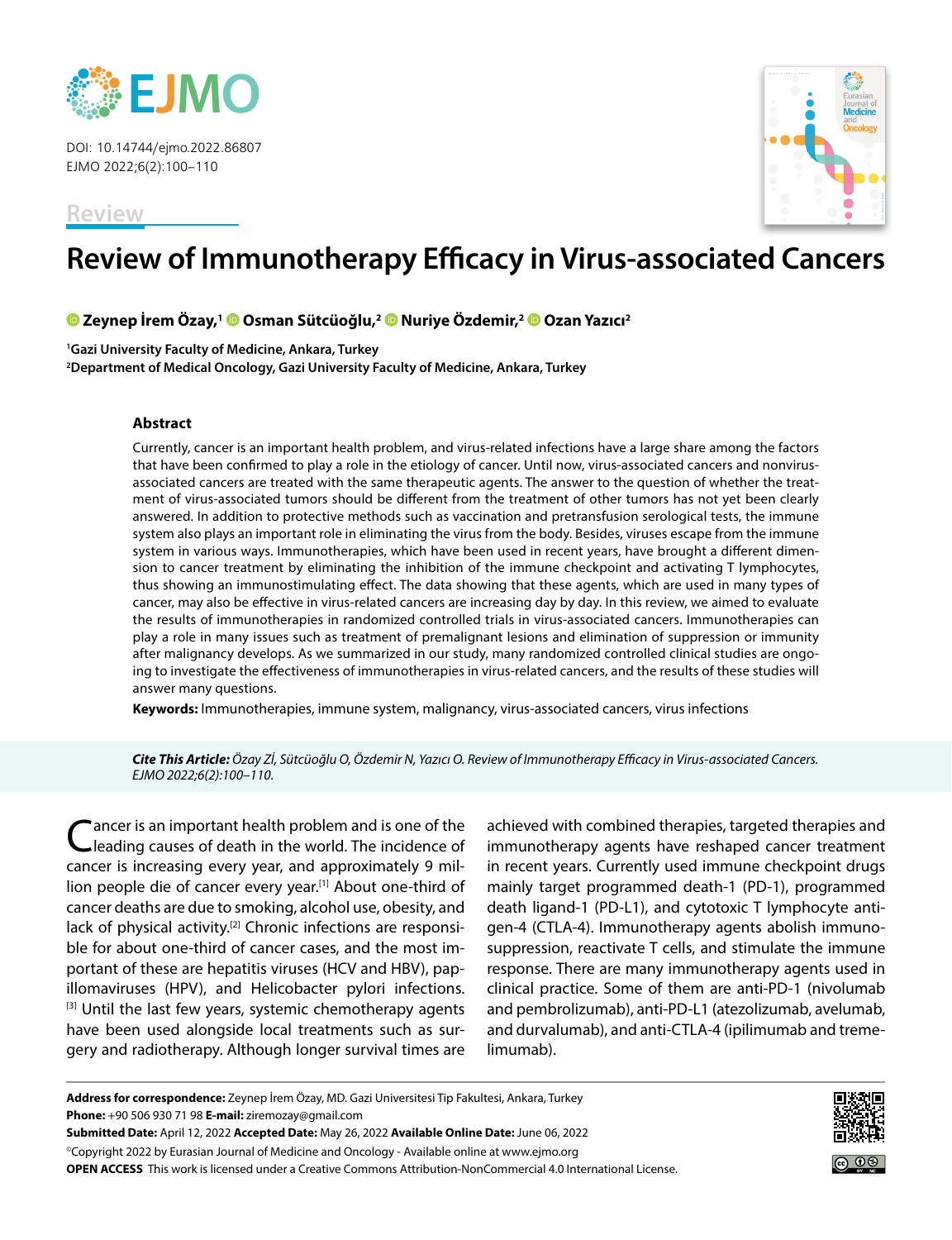About 20% of all cancers are associated with carcinogenic viruses, and this rate is particularly high in developing countries.[3] There are 7 viruses identified as human carcinogens by the IARC.[4] These include human papillomavirus (HPV), Epstein–Barr virus (EBV), hepatitis B virus (HBV), hepatitis C virus (HCV), human herpesvirus 8, human immunodeficiency virus type 1 (HIV-1), and human T cell lymphotropic virus type 1. Although all of these viruses have been identified as carcinogenic, HPV, HBV, HCV, and EBV-related cancers are detected more frequently. [5,6] Although oncogenic viruses belong to different virus families and use different strategies for cancer development, they also share many common features. One common feature is that oncogenic viruses infect host cells but do not kill them. Unlike many other disease-causing viruses, oncogenic viruses tend to cause persistent infection.[7] Another common point is that the development of virus-associated cancer can be predicted by using viral markers and the incidence of cancer can be reduced by preventing viral infection. In addition, there may be differences in treatment and prognosis between virus-associated cancers and nonvirus-associated cancers of the same organ.<sup>[8]</sup> For example, HPV positivity has been reported as a better prognostic for oral cavity cancers and cervical cancers.<sup>[8,9]</sup> On the other hand, it is known that while the response rates to sorafenib treatment are low in HCV positive or nonviral hepatocellular cancer patients, the response rates are better in HBV positive hepatocellular carcinoma (HCC) patients.<sup>[10]</sup> This suggests that immunotherapy responses may be different in patients with virusassociated cancer.

Carcinogenic viruses cause cancer development by many different mechanisms. Viral genes cause DNA damage in host cells and different mutations develop in the tumor as a result of DNA damage.<sup>[5,11]</sup> The resulting genetic instability and mutation load trigger the initiation of the carcinogenic process.[5] Although some viruses, such as HIV, are not oncogenic themselves, they inhibit the patient's immune system, disrupting the immune control and causing hypermutated malignant cells.<sup>[12]</sup> Another important way in the development of cancer with oncogenic viruses is that oncogenic viruses induce the cancer formation process by causing persistent and chronic infections. Carcinogenic viruses use different pathways to escape the immune system and increase their resistance. Immune escape mechanisms include producing anti-inflammatory cytokines, inducing regulatory T cells, and increasing the expression of immune checkpoint proteins.<sup>[3,11]</sup> Therefore, the effectiveness of anticancer treatment can be increased by removing the inhibition of the immune checkpoint and stimulating the immune system with immunotherapy agents.

Randomized controlled studies have been conducted to investigate the efficacy of immunotherapy agents in almost all tumor types. However, the relationship between virus-associated cancers and immunotherapy effectiveness has not been clearly determined. In this review, we aimed to analyze the effectiveness of immunotherapy in virus-associated and nonvirus-associated cancers by analyzing randomized controlled clinical trials in virus-associated cancers.

### **HPV-Associated Cancers**

HPV is a small nonenveloped DNA virus that infects both the genital and oral mucosa and the basal keratinocytes of the skin. HPV can cause benign lesions such as papillomas and warts and malignant lesions such as cervical, vaginal, vulvar, anal, penile, and oropharyngeal cancers in humans. HPV-associated cancers show a better prognosis than those of the same cancers that are not related to HPV.[13] HPV is a common virus all over the world, and it has been reported that HPV is responsible for most of the cancers that develop due to infection, especially in women.<sup>[14]</sup> Despite the widespread use of multiple treatment options and the good prognosis of HPV-associated cancers, some cancers can be aggressive and difficult to treat. Therefore, HPV-associated cancers still pose a major problem and the search for effective treatment continues.

Head and neck cancers are a group of malignancies that include many subtypes, and most of them are squamous cell cancers. It has been found that 63% of oropharyngeal cancers detected each year are HPV-related.[15] For this reason, the frequency of immunotherapy administrations is increasing for squamous cell head and neck cancers (HN-SCC), and many clinical trials are being conducted to investigate the effectiveness of immunotherapy for these cancers. In the KEYNOTE-012 clinical trial evaluating the safety and efficacy of pembrolizumab in patients with relapsed or metastatic HNSCC, the objective response rate (ORR) of pembrolizumab treatment was 25% (95% CI 7–52) in HPVpositive patients and 14% (95% CI 4–32) in HPV-negative patients.<sup>[16]</sup> The CheckMate 141 study evaluated the efficacy of nivolumab in patients with platinum refractory relapse or metastatic HNSCC.<sup>[17]</sup> The 1-year survival rate with nivolumab was 36%, while it was 16% for standard treatments. On the other hand, while the ORR with nivolumab was 26.2% in p16-positive patients, this rate was 20.8% in p16-negative patients. The results of both KEYNOTE-012 and CheckMate 141 show that HPV-positive patients have a higher response rate with immunotherapy agents than in HPV-unrelated HNSCCs. In addition, in the KEYNOTE-048 study, the combination of pembrolizumab and chemotherapy achieved longer survival than the cetuximab and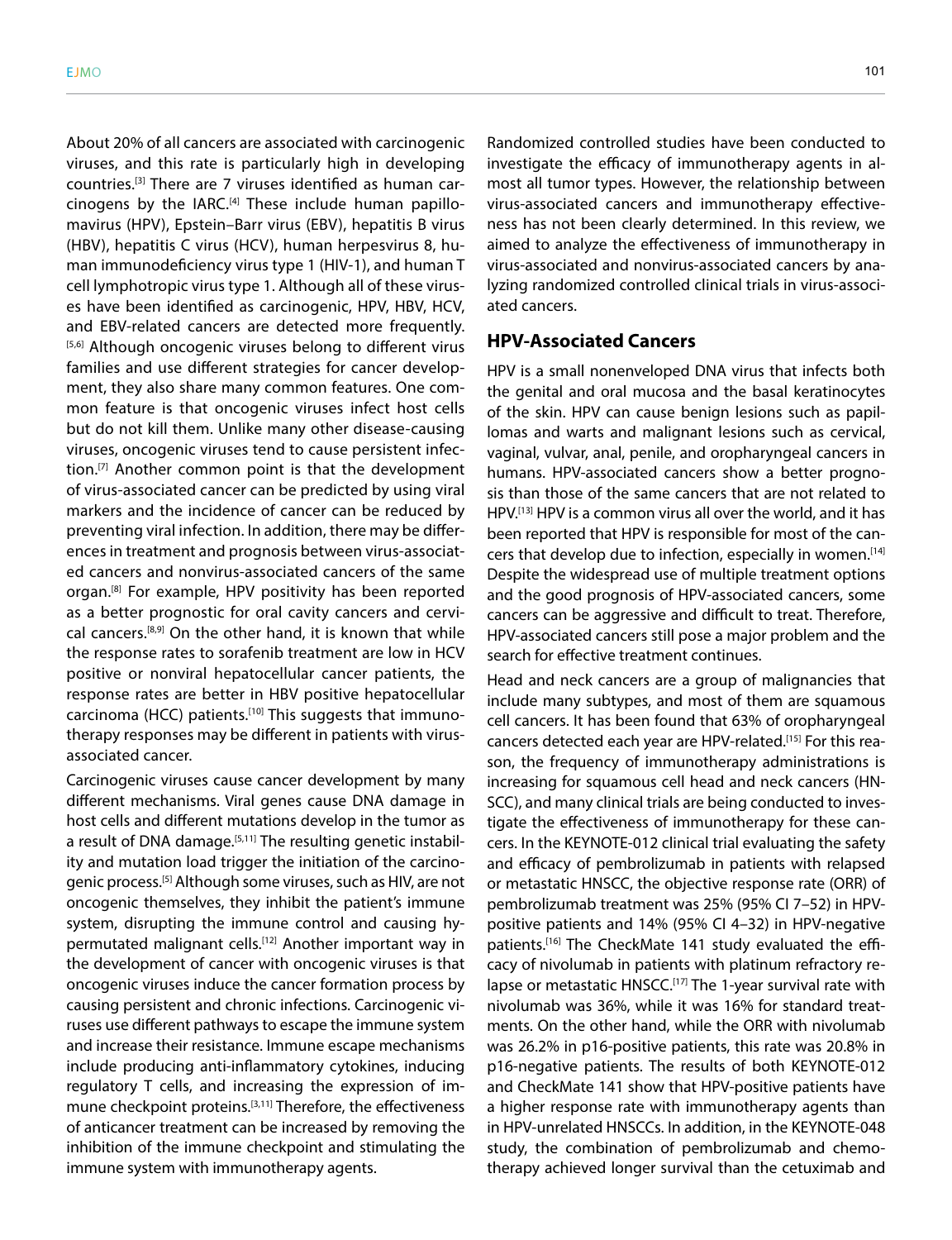chemotherapy combination (13 months vs 10.7 months) in recurrent or metastatic HNSCCs.<sup>[18]</sup> In addition, in patients with  $p16$  positive, the pembrolizumab + chemotherapy arm was found to be significantly superior to the cetuximab chemotherapy arm (HR 0.56, 95 CI 0.36–0.87). On the other hand, immunotherapy efficacy was decreased in p16-negative patients (HR 0.76, 95 CI 0.62–0.94). In the clinical trial NCT02586207, pembrolizumab therapy combined with cisplatin-based chemoradiotherapy was given in locally advanced HNSCC cases. While the ORR was 85.3% in HPV-positive patients, this rate was 78.3% in HPV-negative patients.[19]

Cervical cancer is the fourth most common cancer among women worldwide.[1] Although the incidence of HPV-associated cervical cancer has decreased with vaccination and screening programs in developed countries, it still has a significant incidence and mortality in developing countries. Standard chemoradiotherapy for cervical cancer is inadequate in a large group of patients, and the median overall survival for advanced cervical cancer is 16.8 months.[20] For this reason, it is important to develop new therapeutic approaches, and clinical studies are carried out, investigating the effectiveness of immunotherapy. The KEYNOTE-158 clinical trial investigated the efficacy of pembrolizumab in recurrent and unresectable cervical cancer.<sup>[21]</sup> The patients were given only pembrolizumab treatment, and ORR to treatment was 12.2%. Based on the results of this study, the U.S. Food and Drug Administration (FDA) has approved the use of pembrolizumab for recurrent or metastatic cervical cancer. The CheckMate 358 study evaluated the efficacy of nivolumab therapy in previously treated patients with recurrent or metastatic cervical cancer.[22] Patients with cervical, vaginal, and vulvar cancer were treated with nivolumab until progression or toxicity. The ORR was found to be 26.3% in the whole population, while the objective response was found only in patients with cervical cancer. It was observed that the responses were independent of HPV status. In the first quarter of 2022, the success of immunotherapy agents in cervical cancer has been published one after the other. In the KEYNOTE-826 study, platinum–taxane–bevacizumab therapy was combined with pembrolizumab therapy and compared with placebo in patients with recurrent or metastatic cervical cancer.<sup>[23]</sup> While the ORR was 66% in patients receiving pembrolizumab, this rate was 51% in the placebo arm. In the second-line treatment, cemiplimab and single-agent chemotherapy were compared, and the ORR rate in the cemiplimab arm was found to be statistically high (16.4% vs 6.3%).<sup>[24]</sup> In another phase III study designed in the same way, the ORR of balstilimab and zalifrelimab dual immunotherapy was found to be 25.6% in

the treatment of second-line cervical cancer.[25] Although there are no data on the relationship with HPV positivity in these 3 studies in cervical cancer, considering that HPV is the most common cause of cervical cancer, it can be thought that immunotherapy would be effective in patients with HPV positivity.

Anal squamous cell carcinoma is a rare tumor and mostly develops secondary to HPV infection.<sup>[26]</sup> The standard treatment for anal squamous cell carcinoma is simultaneous chemotherapy and radiotherapy. However, treatment options are limited and 20%–30% of patients present with regional recurrence and 10%–30% with metastatic disease. [27] As more than 90% of SCCAs are HPV-related, immunotherapy is one of the possible new treatments for this rare cancer.[26] In the KEYNOTE-028 clinical trial, the ORR of pembrolizumab monotherapy in patients with anal SCC was 17% (95% CI 5–37).[28] In addition, the ORR of nivolumab in patients with metastatic anal SCC in the phase II trial NCT02314169 was 24% (95% Cl 15-33).<sup>[29]</sup> No subgroup analysis of response rate with HPV infection was presented in either study. The clinical studies that resulted in HPVassociated cancers and that are still ongoing are listed in Tables 1 and 2, respectively.

### **EBV-Associated Cancers**

EBV was the first virus shown to cause cancer in humans, and 90%–95% of all people worldwide are infected with EBV.[30] EBV-related cancers constitute 1.5% of all cancers, and EBV-related cancers are responsible for 1.8% of cancerrelated deaths.[30] Although primary infection occurs in oropharyngeal epithelial cells, EBV predominantly infects B lymphocytes.[31] EBV has been found to be associated with many malignancies in humans. Some of these include Hodgkin lymphoma, Burkitt lymphoma, nasopharyngeal cancer (NPC), and gastric cancer (GC).<sup>[31]</sup> EBV-associated neoplasms occur in immunocompromised individuals as well as in immunocompetent hosts.

The cancer most closely associated with EBV infection is NPC, which is endemic to southern China.[32] The initiation of latent EBV infection in the nasopharyngeal epithelium is believed to be an early stage of NPC pathogenesis, and viral proteins are known to play important roles in promoting cancer development and progression.[33] Recent findings on pathogenesis show that targeting EBV proteins with immunotherapy may be effective in cancer treatment. In the NCI-9742 clinical trial, patients with recurrent or metastatic NPC were treated with nivolumab, and the ORR was 20.5%.[34] No statistical correlation was found between ORR and plasma EBV DNA clearance, but with the promising result of the study, trials investigating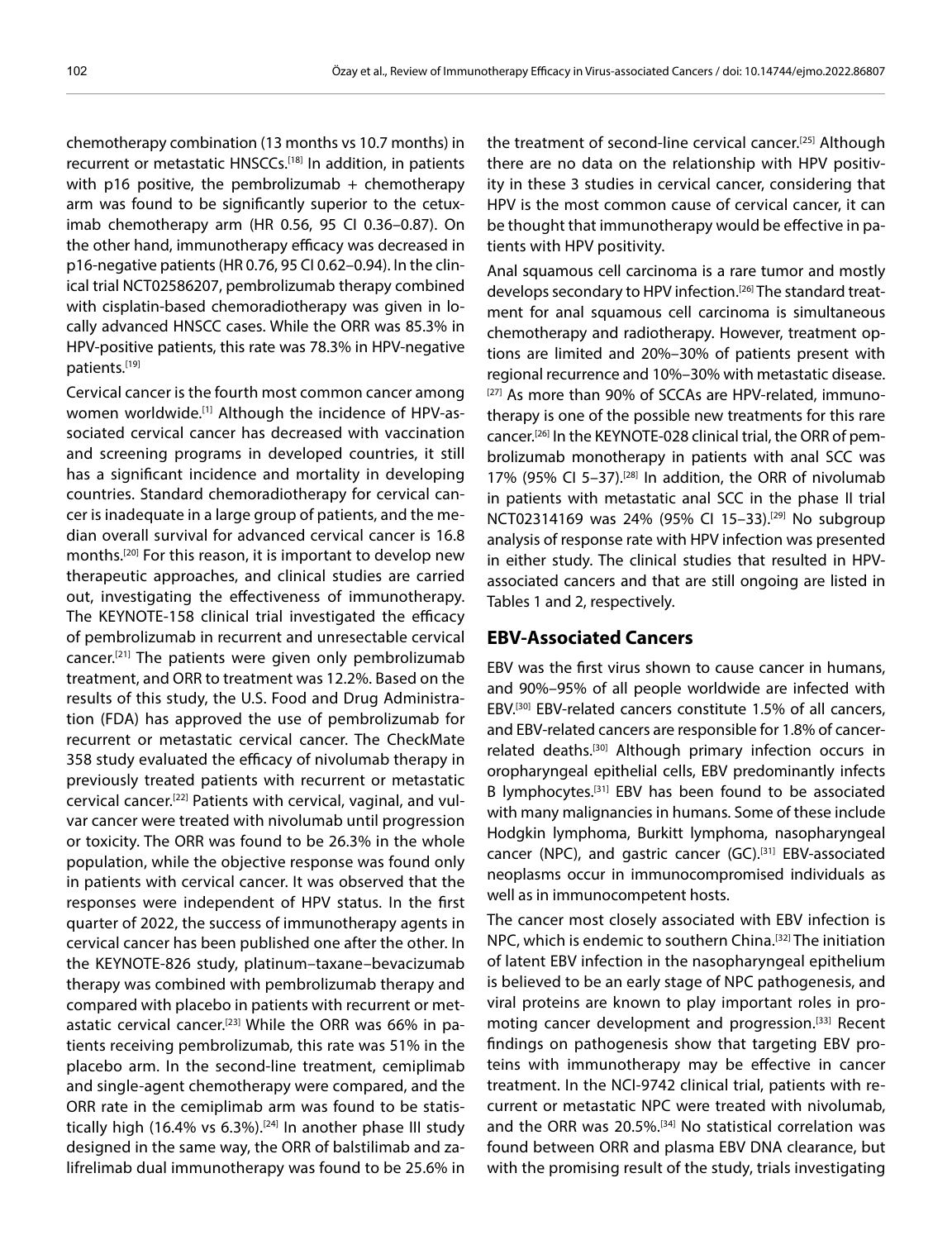| Table 1. Published clinical trials evaluating ICIs in HPV-associated cancers |                |                                       |                                     |                                                                       |  |  |
|------------------------------------------------------------------------------|----------------|---------------------------------------|-------------------------------------|-----------------------------------------------------------------------|--|--|
| <b>Clinical trial</b>                                                        | <b>Phase</b>   | <b>Stage</b>                          | <b>Comparison</b>                   | <b>Results</b>                                                        |  |  |
| <b>HNSCC</b>                                                                 |                |                                       |                                     |                                                                       |  |  |
| KEYNOTE-012[16]                                                              | 1 <sub>b</sub> | Recurrent or metastatic               | Pembrolizumab monotherapy           | HPV positive patients ORR 25%<br>HPV negative patients ORR 14%        |  |  |
| CheckMate 141[17]                                                            | 3              | Recurrent and platinum refractory     | *Nivolumab monotherapy              |                                                                       |  |  |
|                                                                              |                |                                       | *Standard (methotrexate, docetaxel, | 1-year survival rate in                                               |  |  |
|                                                                              |                |                                       | or cetuximab)                       | Nivolumab arm 36%                                                     |  |  |
|                                                                              |                |                                       |                                     | Standard therapy arm 16%                                              |  |  |
| KEYNOTE-040[47]                                                              | 3              | Recurrent and platinum refractory     | *Pembrolizumab monotherapy          |                                                                       |  |  |
|                                                                              |                |                                       | *Standard (methotrexate, docetaxel, | 1-year survival rate in                                               |  |  |
|                                                                              |                |                                       | or cetuximab)                       | Pembrolizumab arm 37%                                                 |  |  |
|                                                                              |                |                                       |                                     | Cetuximab arm 26%                                                     |  |  |
| KEYNOTE-048[48]                                                              |                | Recurrent                             | *Pembrolizumab monotherapy          | Overall survival                                                      |  |  |
|                                                                              |                |                                       | *Pembrolizumab + cisplatin and 5 FU | Pembrolizumab + CT 13 m                                               |  |  |
|                                                                              |                |                                       | *Cetuximab + cisplatin and 5 FU     | Cetuximab + $CT$ 10.7 m                                               |  |  |
|                                                                              |                |                                       |                                     | Pembrolizumab monotherapy<br>superior to cetuximab $+CT$<br>(CPS > 1) |  |  |
| EAGLE <sup>[49]</sup>                                                        | 3              | Recurrent                             | *Durvalumab monotherapy             | 1-year survival rate in                                               |  |  |
|                                                                              |                |                                       | *Durvalumab + tremelimumab          | *Durvalumab monotherapy 37%                                           |  |  |
|                                                                              |                |                                       | *Standard chemotherapy              | *Durvalumab + tremelimumab 30%<br>*Standard 30%                       |  |  |
| GORTEC 2015-01[50]                                                           | 2              | Locally advanced, platinum ineligible | *Pembrolizumab + RT                 | Locoregional control rate                                             |  |  |
|                                                                              |                |                                       | *Cetuximab + RT                     | *Pembrolizumab + RT 60%                                               |  |  |
|                                                                              |                |                                       |                                     | *Cetuximab + RT 59%                                                   |  |  |
| NCT02586207[51]                                                              | 1 <sub>b</sub> | Locally advanced                      | Pembrolizumab + cisplatin + RT      | <b>ORR</b>                                                            |  |  |
|                                                                              |                |                                       |                                     | HPV positive HNSCC ORR 85.3%                                          |  |  |
|                                                                              |                |                                       |                                     | HPV negative HNSCC ORR 78.3%                                          |  |  |
| Cervical cancer                                                              |                |                                       |                                     |                                                                       |  |  |
| KEYNOTE-158 <sup>[21]</sup>                                                  | 2              | Recurrent/metastatic                  | Pembrolizumab monotherapy           | ORR %12                                                               |  |  |
| KEYNOTE-826 <sup>[23]</sup>                                                  | 3              | Recurrent/metastatic                  | *Pembrolizumab + standard CT        | <b>ORR</b>                                                            |  |  |
|                                                                              |                |                                       | *Standard CT                        | *Pembrolizumab + standard CT 66%<br>*Standard CT 51%                  |  |  |
| CheckMate 358 <sup>[22]</sup>                                                | 1/2            | Recurrent/metastatic                  | Nivolumab                           | ORR                                                                   |  |  |
|                                                                              |                |                                       | Nivolumab + Ipilimumab              | Nivolumab 26%                                                         |  |  |
|                                                                              |                |                                       |                                     | Nivolumab-Ipilimumab 40%                                              |  |  |
| RaPIDS <sup>[25]</sup>                                                       | 2              | Recurrent/metastatic                  | Balstilimab + zalifrelimab          | <b>ORR 26%</b>                                                        |  |  |
| Cemiplimab <sup>[24]</sup>                                                   | 3              | Recurrent/metastatic                  | *Cemiplimab monotherapy             | <b>ORR</b>                                                            |  |  |
|                                                                              |                |                                       | *Standard chemotherapy              | *Cemiplimab %16                                                       |  |  |
|                                                                              |                |                                       |                                     | *Standard CT %6                                                       |  |  |
| Anal cancer                                                                  |                |                                       |                                     |                                                                       |  |  |
| NCI9673 <sup>[29]</sup>                                                      | 2              | Recurrent/metastatic                  | Nivolumab monotherapy               | ORR 24 %                                                              |  |  |
| KEYNOTE-28[28]                                                               | 1 <sub>b</sub> | Locally advanced/metastatic           | Pembrolizumab monotherapy           | ORR 17 %                                                              |  |  |

ORR: Objective response rate.

the effectiveness of immunotherapy in the treatment of NPC have increased. In the KEYNOTE-028 clinical trial, 27 patients with PD-L1-positive recurrent or metastatic NPC were treated with pembrolizumab.<sup>[35]</sup> Partial response was observed in 7 patients, stable disease was observed in 14 patients, and the ORR was 25.9% (95% CI 11.1–46.3). One

of the most recent studies, CAPTAIN-1st, is a multicenter, randomized, double-blind phase III study comparing gemcitabine plus cisplatin (GP) and GP plus camrelizumab combination.<sup>[36]</sup> The median progression-free survival (mPFS) was 6.9 months (95% CI 5.9–7.3) in the GP arm compared with 9.7 months (95% CI 8.3–11.4) in the cam-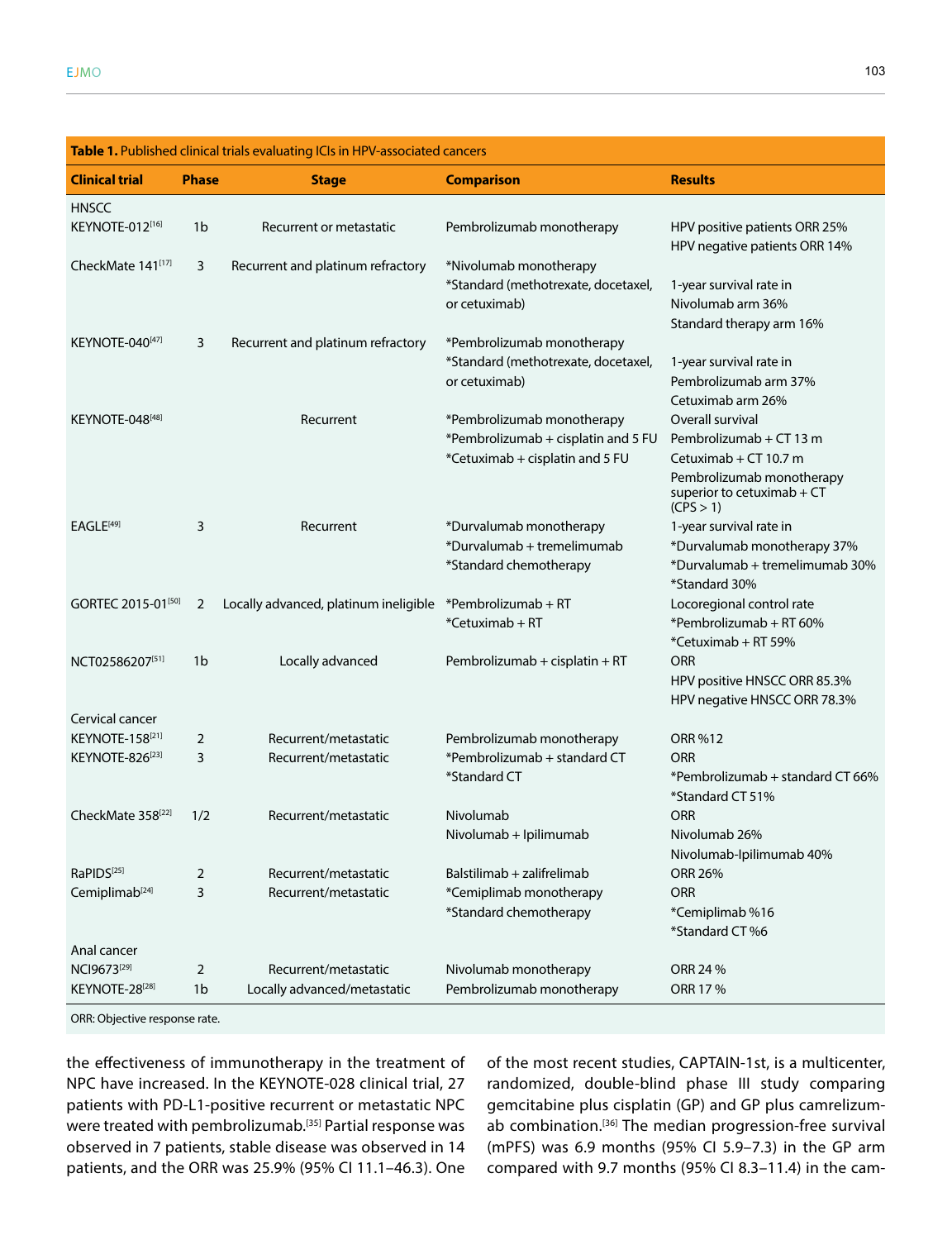| <b>Table 2.</b> Ongoing clinical trials evaluating ICIs in HPV-associated cancers |              |                      |                                 |                                                                                              |  |  |
|-----------------------------------------------------------------------------------|--------------|----------------------|---------------------------------|----------------------------------------------------------------------------------------------|--|--|
| <b>Clinical trial</b>                                                             | <b>Phase</b> | <b>Stage</b>         | <b>Comparison</b>               | <b>Results</b>                                                                               |  |  |
| <b>HNSCC</b>                                                                      |              |                      |                                 |                                                                                              |  |  |
| JAVELIN HN100                                                                     | III          | Locally advanced     | *Avelumab + chemoradiotherapy   | According to the interim analysis,                                                           |  |  |
|                                                                                   |              | (Stages III-IV)      | *Chemoradiotherapy              | it was determined that the study<br>was not beneficial and the study<br>was terminated early |  |  |
| <b>KEYCHAIN</b>                                                                   | $\mathbf{I}$ | Locally advanced     | $*$ Pembrolizumab + RT          | Waiting                                                                                      |  |  |
|                                                                                   |              |                      | *Chemotherapy                   |                                                                                              |  |  |
| HN-005                                                                            | II/III       | Stages I-III p16+    | $*$ Nivolumab + RT              | Waiting                                                                                      |  |  |
|                                                                                   |              |                      | $*$ Cisplatin + RT              |                                                                                              |  |  |
| HN-004                                                                            | II/III       | Locally advanced,    | $*$ Durvalumab + RT             | Waiting                                                                                      |  |  |
|                                                                                   |              | platinum ineligible  | $*$ Cetuximab + RT              |                                                                                              |  |  |
| Cervical cancer                                                                   |              |                      |                                 |                                                                                              |  |  |
| <b>CALLA</b>                                                                      | III          | Locally advanced     | $*$ Durvalumab + cisplatin + RT | Waiting                                                                                      |  |  |
|                                                                                   |              |                      | $*$ Cisplatin + RT              |                                                                                              |  |  |
| NCT02635360                                                                       | $\mathbf{I}$ | Locally advanced     | *Pembrolizumab + cisplatin + RT | Waiting                                                                                      |  |  |
|                                                                                   |              |                      | $*$ Cisplatin + RT              |                                                                                              |  |  |
| <b>BEATCC</b>                                                                     | III          | Recurrent/metastatic | *Atezolizumab + standard CT     |                                                                                              |  |  |
|                                                                                   |              |                      | *Standard CT                    |                                                                                              |  |  |
| SKYSCRAPER-04                                                                     | $\mathsf{I}$ | Recurrent/metastatic | Tiragolumab + atezolizumab      | Waiting                                                                                      |  |  |

| <b>Table 2.</b> Ongoing clinical trials evaluating ICIs in HPV-associated cancers |  |  |
|-----------------------------------------------------------------------------------|--|--|
|-----------------------------------------------------------------------------------|--|--|

relizumab group. In the JUPITER-02 phase III study, the results of which are shown in ASCO-2021, the efficacy of toripalimab treatment in combination with gemcitabine– cisplatin chemotherapy was evaluated.<sup>[37]</sup> The mPFS was found to be 11.7 months in the patients who received toripalimab, and 8.0 months in the group that was not administered. Considering the relationship between viral load and treatment responses, it is understood that patients with EBV DNA positive from camrelizumab treatment respond more than those with negative EBV DNA (HR 0.45 vs HR 0.57). Also in the subgroup analysis of the JUPITER study, the calculated HR for the contribution of toripalimab to PFS was 0.57 for those with EBV DNA copies < 2000 and HR 0.46 if EBV DNA > 2000 copies. The results of these studies suggest that the use of immunotherapy agents in combination with standard GP chemotherapy may be standard for recurrent or metastatic NPC.

Although the association between EBV and malignancy was initially detected with Burkitt lymphoma, subsequent developments have shown that it may also play a role in the pathogenesis of other lymphomas. In a clinical trial investigating the efficacy of pembrolizumab treatment in recurrent or refractory NK/T-cell lymphoma, 7 patients were given 7 cycles of pembrolizumab and followed up for 6 months.[38] As a result of the study, complete response was observed in 5 patients (71.4%) and molecular remission (undetectable EBV DNA) was found in 2 patients. This

study has shown that pembrolizumab can be a potent therapeutic agent for NK/T-cell lymphomas unresponsive to L-asparaginase therapy. The efficacy of pembrolizumab in EBV-positive and EBV-negative patients was investigated in 30 patients diagnosed with resistant/recurrent non-Hodgkin lymphoma.<sup>[39]</sup> Among the EBV-positive patients (n=15), 7 patients (46.7%) were found to respond to treatment and these included subtypes such as NK/Tcell lymphoma and primary mediastinal B-cell lymphoma. None of the EBV-negative patients (n=15) had a partial or objective response to pembrolizumab, and these included subtypes such as diffuse large B-cell lymphoma and T-lymphoblastic lymphoma. In addition, PD-L1 expression was found to be significantly higher in EBV-positive (56%) than EBV-negative NHL (11%) in the study (p<0.001). Due to the high expression of PD-L1, it is estimated that immunotherapy may be more effective in EBV-positive lymphomas.

GC is one of the most common cancer types in the world, and EBV-associated GC accounts for 10% of all molecular subtypes.[40] Immunotherapy data in patients with EBVassociated metastatic GC are conflicting. In patients with EBV-positive GC treated with pembrolizumab in the second or subsequent line of treatment, the ORR was 100%, compared with 25% with nivolumab.[41,42] The clinical studies that resulted in EBV-associated cancers and that are still ongoing are listed in Tables 3 and 4, respectively.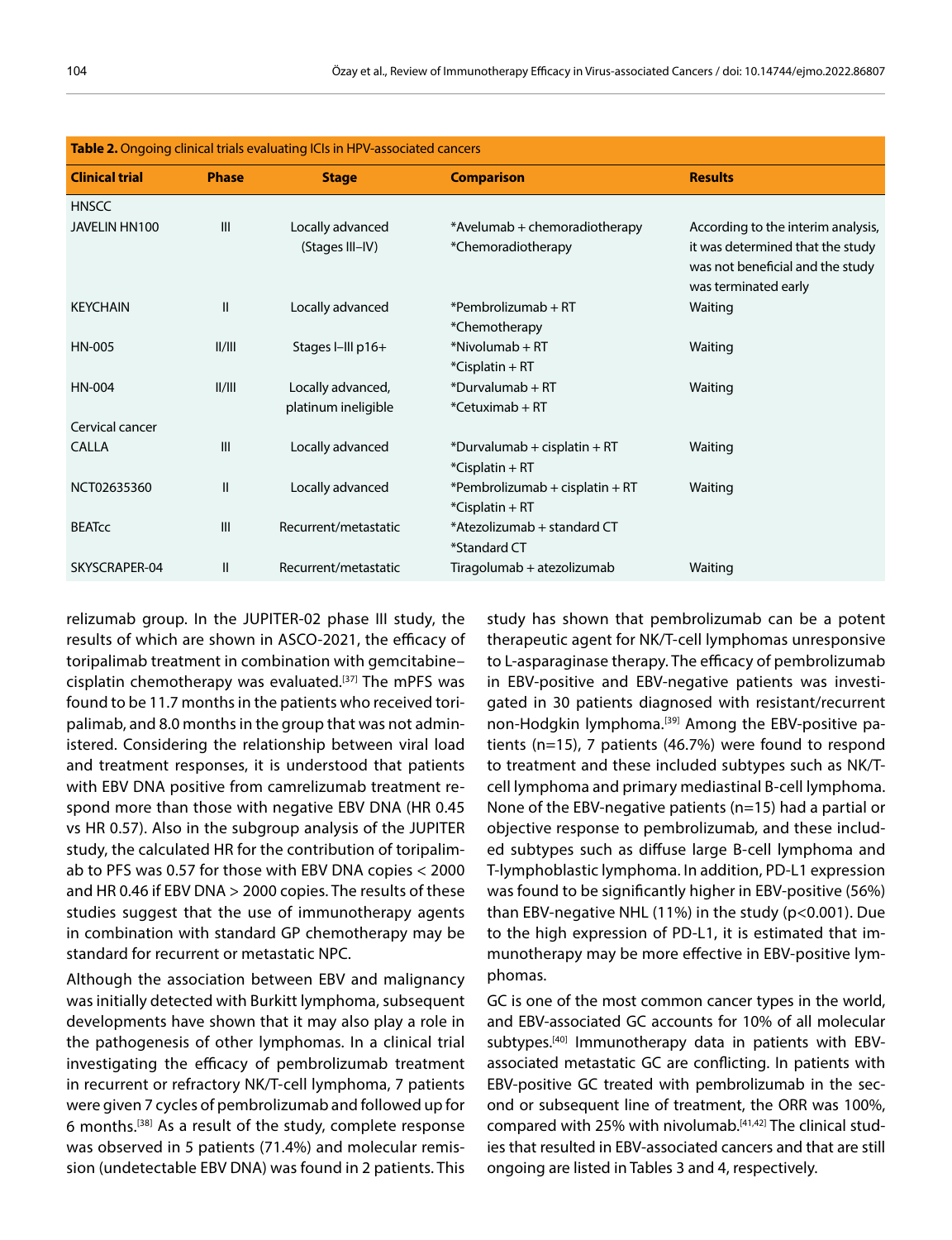| Table 3. Published clinical trials evaluating ICIs in EBV-associated cancers |               |                                            |                                             |                                                                                      |  |
|------------------------------------------------------------------------------|---------------|--------------------------------------------|---------------------------------------------|--------------------------------------------------------------------------------------|--|
| <b>Clinical trial</b>                                                        | <b>Phase</b>  | <b>Stage</b>                               | <b>Comparison</b>                           | <b>Results</b>                                                                       |  |
| Nasopharynx cancer                                                           |               |                                            |                                             |                                                                                      |  |
| NCI-9742[34]                                                                 | $\mathbf{I}$  | Recurrent/metastatic                       | Nivolumab monotherapy                       | ORR 20.5%                                                                            |  |
| KEYNOTE-28[52]                                                               | Ib            | Recurrent/metastatic                       | Pembrolizumab monotherapy                   | <b>ORR 26%</b>                                                                       |  |
| CAPTAIN-1 <sup>st[36]</sup>                                                  | III           | Recurrent/metastatic                       | *Camrelizumab + standard CT<br>*Standard CT | Progression-free survival<br>*Camrelizumab + standard CT 9.7 m<br>*Standard CT 6.9 m |  |
| JUPITER-02[37]                                                               | III           | Recurrent/metastatic                       | *Toripalimab + standard CT<br>*Standard CT  | Progression-free survival<br>*Toripalimab + Standard CT 11.7 m<br>*Standard CT 8.0 m |  |
| NCT02875613[53]<br>Lymphoma                                                  | $\mathbf{I}$  | Recurrent/metastatic                       | Avelumab monotherapy                        | Terminated                                                                           |  |
| Asia Lymphoma<br>Study Group <sup>[38]</sup>                                 | Retrospective | Relapsed/refractory NK<br>/T cell lymphoma | Pembrolizumab monotherapy                   | <b>ORR 71%</b>                                                                       |  |
| Kim et al. $[39]$<br>Gastric cancer                                          | Retrospective | Relapsed/refractory NHL                    | Pembrolizumab monotherapy                   | ORR 23 %                                                                             |  |
| NCT02589496[41]                                                              | $\mathbf{I}$  | Metastatic                                 | Pembrolizumab monotherapy                   | ORR 100%                                                                             |  |
| Mishima et al. <sup>[42]</sup>                                               | Retrospective | Metastatic                                 | Nivolumab monotherapy                       | ORR 25 %                                                                             |  |

ORR: Objective response rate.

| Table 4. Ongoing clinical trials evaluating ICIs in EBV-associated cancers |              |                                                 |                              |                                     |  |  |
|----------------------------------------------------------------------------|--------------|-------------------------------------------------|------------------------------|-------------------------------------|--|--|
| <b>Clinical trial</b>                                                      | <b>Phase</b> | <b>Stage</b>                                    | <b>Comparison</b>            | <b>Results</b>                      |  |  |
| Nasopharynx cancer                                                         |              |                                                 |                              |                                     |  |  |
| NCT02488759                                                                | 1/11         | Recurrent/metastatic                            | Nivolumab + ipilimumab       | Waiting                             |  |  |
| NCT03267498                                                                | $\mathbf{I}$ | Stages II-IVB disease                           | Nivolumab + chemoradiation   | Waiting                             |  |  |
| NCT02834013                                                                | $\mathbf{I}$ | Recurrent/metastatic                            | Nivolumab + ipilimumab       | Waiting                             |  |  |
| NCT03427827                                                                | Ш            | Locally advanced                                | After completion of          | Waiting                             |  |  |
|                                                                            |              |                                                 | chemoradiation               |                                     |  |  |
|                                                                            |              |                                                 | *Camrelizumab                |                                     |  |  |
|                                                                            |              |                                                 | *Best supportive care        |                                     |  |  |
| NCT03813394                                                                | 1/11         | Recurrent/metastatic                            | Pembrolizumab±bevacizumab    | Waiting                             |  |  |
| Lymphoma                                                                   |              |                                                 |                              |                                     |  |  |
| NCT03258567                                                                | Ш            | EBV-positive lymphoproliferative<br>disease/NHI | Nivolumab monotherapy        | Waiting                             |  |  |
| NCT03015896                                                                | 1/11         | Relapsed/refractory NHL or HL                   | Nivolumab + lenalidomide     | Waiting                             |  |  |
| NCT02973113                                                                |              | Relapsed/refractory EBV                         | Nivolumab + EBV-specific     | Completed but results not announced |  |  |
|                                                                            |              | + lymphoma                                      | cytotoxic T-lymphocytes      |                                     |  |  |
| NCT03160079                                                                | 1/11         | Relapsed/refractory B-cell ALL                  | Pembrolizumab + blinatumomab | Waiting                             |  |  |
| NCT02950220                                                                |              | Relapsed/refractory NHL                         | Pembrolizumab + ibrutinib    | Completed but results not announced |  |  |
| Gastric cancer                                                             |              |                                                 |                              |                                     |  |  |
| NCT03257163                                                                | $\mathbf{I}$ | EBV-positive gastric cancer -                   | Pembrolizumab + capecitabine | Waiting                             |  |  |
|                                                                            |              | adjuvant therapy                                | + radiotherapy               |                                     |  |  |
| NCT03735290                                                                | 1/11         | Advanced gastric cancer                         | Pembrolizumab + ilixadencel  | Waiting                             |  |  |

## **Hepatitis B-Associated and Hepatitis C-Associated Cancers**

Chronic HBV and chronic HCV infections are closely related to HCC development. Millions of people worldwide are chronically infected with HBV, and half of HCC cases are associated with chronic HBV infection. During chronic infection, recurrent liver inflammation as a result of the host immune response increases the hepatocyte turnover rate by causing liver fibrosis and cirrhosis and leads to the develop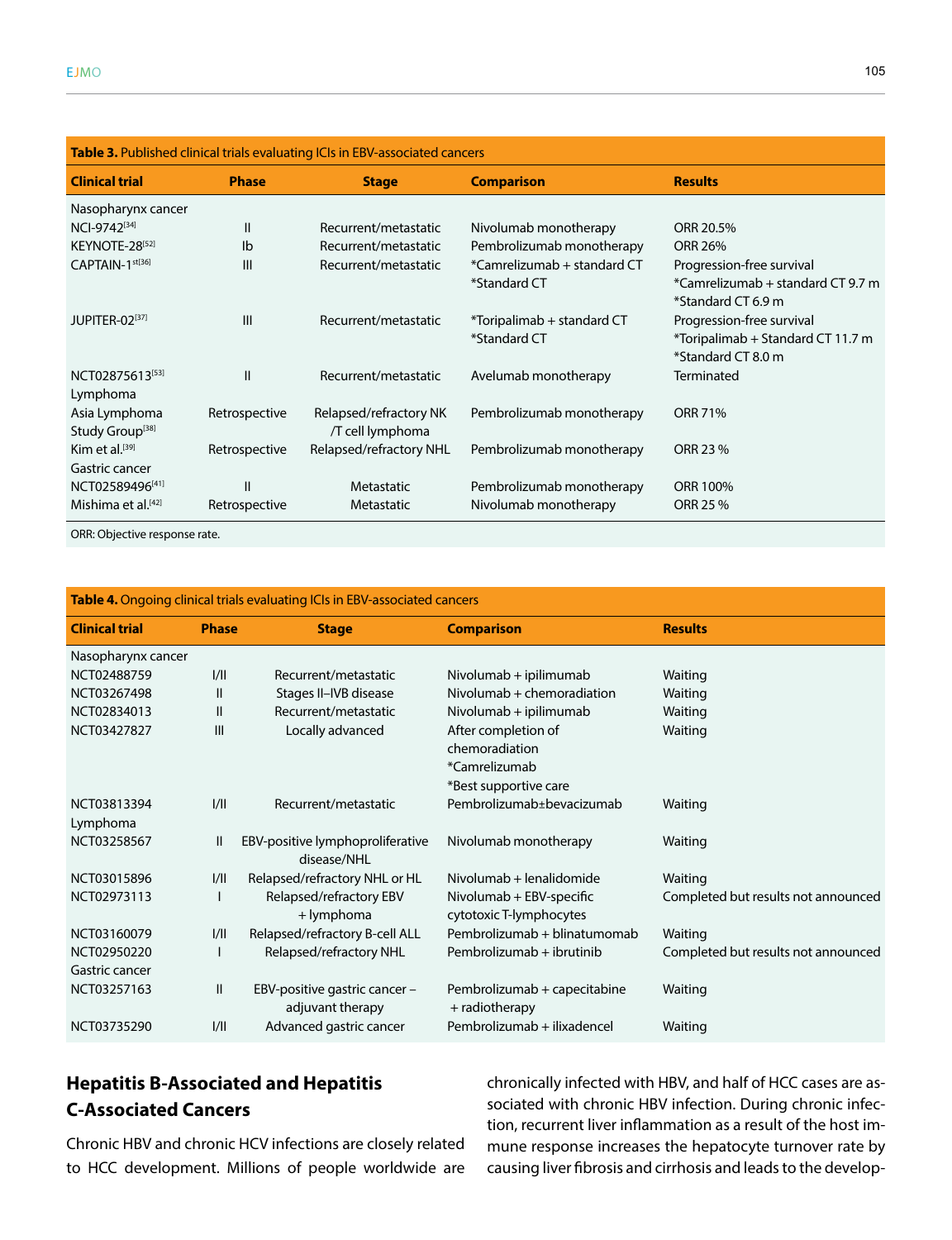ment of HCC by causing mutations to accumulate. HBV integration into host cells and encoding of HBV oncoproteins (e.g., HBx and truncated preS2/S proteins) also induce HCC development. Although important breakthroughs such as HBV vaccines and antiviral therapies have been made to prevent the development of virus-associated HCC, HCC treatment is still an important problem and the effectiveness of immunotherapy in treatment is being investigated. Hepatitis B or C positivity was determined as an exclusion criterion in all phase II–III studies, with the only exception being HCC studies.

A multicenter, randomized, phase I/II study, CheckMate 040 evaluated the efficacy and safety of nivolumab and ipilimumab in patients with advanced HCC who had been previously treated with sorafenib.<sup>[43]</sup> In this study, 148 patients participated and they were divided into three arms. Patients in arm A received 1 mg/kg nivolumab plus 3 mg/ kg ipilimumab every 3 weeks (4 doses), followed by 240 mg nivolumab every 2 weeks; those in arm B received 3 mg/kg nivolumab plus 1 mg/kg ipilimumab every 3 weeks (4 doses), followed by 240 mg nivolumab every 2 weeks; those in arm C received nivolumab 3 mg/kg every 2 weeks plus 1 mg/kg ipilimumab every 6 weeks. The ORR was 32% in arm A, 27% in arm B, and 29% in arm C. Patients were evaluated separately as HBV or HCV uninfected, HBV infected, HCV infected and overall survival in arm A was 22.2, 22.8, and 14.9 months; 11.8, 12.1, and 16.1 months in arm B; 7.4, 9.6, and 33.0 months in arm C, respectively. As a result of the trial, the FDA approved nivolumab as a secondline treatment for liver cancer after sorafenib failure. In another study, patients with unresectable HCC were given a combination of atezolizumab and bevacizumab (n=336) or sorafenib (n=165), and the two groups were compared. [44] In the atezolizumab-bevacizumab arm, the overall 12-month survival rate was 67.2% and the mPFS was 6.8 months; 12-month survival in the sorafenib arm was 54.6% and mPFS was 4.3 months. In another clinical trial, tremelimumab and durvalumab combination or monotherapies were given to patients with unresectable HCC.<sup>[45]</sup> The ORR was 24.0% in the group receiving high-dose (300 mg) tremelimumab and durvalumab combination, 10.6% in the group receiving durvalumab monotherapy, 7.2% in the group receiving tremelimumab monotherapy, and 9.5% in the group receiving low-dose (75 mg) tremelimumab plus durvalumab combination. The median survival was 18.7 months, 13.6 months, 15.1 months, and 11.3 months in these groups, respectively. Accordingly, high-dose tremelimumab and durvalumab combination therapy was found to be more effective than the others. Another multicenter,

randomized phase III study (CheckMate 459) compared first-line nivolumab (n=371) monotherapy with sorafenib (n=372) monotherapy in advanced HCC patients.[46] The median survival was 16.4 months in patients receiving nivolumab, compared with 14.7 months in the group receiving sorafenib. The ORR was 15% in the nivolumab arm and 7% in the sorafenib arm. In the nivolumab group, the response rate was 19% in HBV-infected patients, compared with 8% in the sorafenib arm. Likewise, in HCV-positive patients, the ORR was found to be 17% with nivolumab and 7% with sorafenib. In addition, in the subgroup analysis of the study, the hazard rate (HR) was found to be 0.71 and 0.77, respectively, in those infected with HBV and HCV, while the HR was calculated as 0.95 in the uninfected. According to the study, first-line nivolumab treatment did not significantly improve overall survival compared with sorafenib, but according to the subgroup analysis of the study, nivolumab was more effective in chronic HBV- and HCV-infected patients than in uninfected patients. The clinical studies that resulted in HBV/HCV-associated cancers and that are still ongoing are listed in Tables 5 and 6, respectively.

### **Conclusion**

One of the greatest achievements in cancer therapy over the past decade has been the introduction of T-cell-targeted immune modulators that block the CTLA-4 and PD-1 or PD-L1 immune checkpoints. Immunotherapy agents are now used as a first- or second-line of treatment for approximately 50 types of cancer, either as monotherapy or in combination with chemotherapies. There are more than 3000 active clinical studies evaluating T cell modulators, and they account for about two-thirds of all oncology studies. In virus-associated cancers, carcinogenic virus DNA interacts with host DNA by inducing DNA damage response and increases the mutation rate, accelerating the acquisition of oncogenic chromosomal changes in host cells. At the same time, oncogenic viruses increase the inhibition of the immune system by interacting with the immune checkpoints and thus facilitate the proliferation of hypermutated cells. Immunotherapies might play a role in many issues such as prevention of viral infections, treatment of premalignant lesions, and elimination of suppression on immunity after malignancy develops. As we emphasize in our study, many randomized controlled clinical studies are ongoing to investigate the effectiveness of immunotherapies in virus-related cancers, and the results of these studies will answer many questions.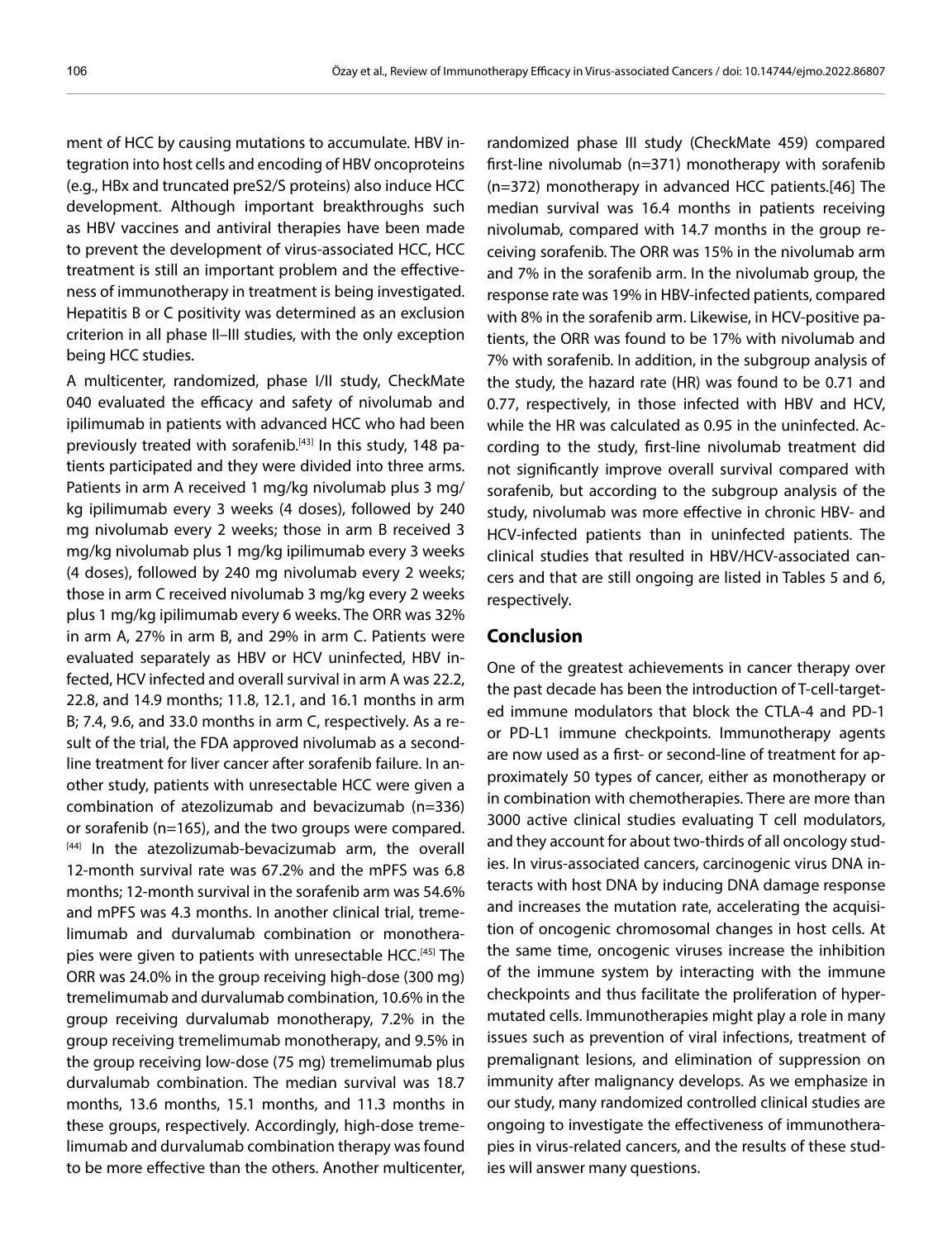| <b>Table 5.</b> Published clinical trials evaluating ICIs in HBV and HCV-associated hepatocellular cancer |                |                         |                                                       |                                |  |
|-----------------------------------------------------------------------------------------------------------|----------------|-------------------------|-------------------------------------------------------|--------------------------------|--|
| <b>Clinical trial</b>                                                                                     | <b>Phase</b>   | <b>Stage</b>            | <b>Comparison</b>                                     | <b>Results</b>                 |  |
| Hepatocellular cancer                                                                                     |                |                         |                                                       |                                |  |
| CheckMate 040[43]                                                                                         | 1/11           | Advanced HCC            | *Arm A: nivolumab (3 mg/kg)<br>+ ipilimumab (1 mg/kg) | <b>ORR 31%</b>                 |  |
|                                                                                                           |                |                         | *Arm B: nivolumab (1 mg/kg)<br>+ ipilimumab (3 mg/kg) | <b>ORR 27%</b>                 |  |
|                                                                                                           |                |                         | *Arm C: nivolumab (240 mg)<br>+ ipilimumab (3 mg/kg)  | <b>ORR 29%</b>                 |  |
| IMBRAVE 150[44]                                                                                           | $\mathbf{III}$ | Unresectable HCC        | *Atezolizumab + bevacizumab                           | 1-year survival rate in        |  |
|                                                                                                           |                |                         | *Sorafenib                                            | Atezolizumab + bevacizumab 67% |  |
|                                                                                                           |                |                         |                                                       | Sorafenib 55%                  |  |
| NCT02519348[45]                                                                                           | 1/11           | Unresectable HCC        | Tremelimumab + durvalumab                             | <b>ORR 24%</b>                 |  |
| CheckMate 459[46]                                                                                         | III            | Unresectable HCC        | Nivolumab vs sorafenib                                | <b>ORR</b>                     |  |
|                                                                                                           |                |                         |                                                       | Nivolumab 15%                  |  |
|                                                                                                           |                |                         |                                                       | Sorafenib 7%                   |  |
| RESCUE <sup>[54]</sup>                                                                                    | $\mathbf{I}$   | Advanced HCC            | Camrelizumab + apatinib                               | ORR 34 %                       |  |
| NCT03006926[55]                                                                                           | Ib             | Unresectable HCC        | Pembrolizumab + lenvatinib                            | ORR 46 %                       |  |
| KEYNOTE-240[56]                                                                                           | $\mathbf{III}$ | After sorafenib failure | Pembrolizumab monotherapy                             | ORR 18 %                       |  |

ORR: Objective response rate.

| Table 6. Ongoing clinical trials evaluating ICIs in HBV and HCV-associated hepatocellular cancer |                |                  |                                                    |                |  |
|--------------------------------------------------------------------------------------------------|----------------|------------------|----------------------------------------------------|----------------|--|
| <b>Clinical Trial</b>                                                                            | <b>Phase</b>   | <b>Stage</b>     | <b>Comparison</b>                                  | <b>Results</b> |  |
| Hepatocellular cancer                                                                            |                |                  |                                                    |                |  |
| KEYNOTE-394                                                                                      | $\mathbf{III}$ | Advanced HCC     | After standard therapy                             | Waiting        |  |
|                                                                                                  |                |                  | *Pembrolizumab                                     |                |  |
|                                                                                                  |                |                  | *Placebo                                           |                |  |
| RATIONALE 301                                                                                    | III            | Unresectable HCC | *Tislelizumab                                      | Waiting        |  |
|                                                                                                  |                |                  | *Sorafenib                                         |                |  |
| <b>HIMALAYA</b>                                                                                  | III            | Unresectable HCC | *Durvalumab + tremelimumab                         | Waiting        |  |
|                                                                                                  |                |                  | *Durvalumab                                        |                |  |
|                                                                                                  |                |                  | *Sorafenib                                         |                |  |
| <b>LEAP-002</b>                                                                                  | III            | Unresectable HCC | *Pembrolizumab + lenvatinib *Lenvatinib            | Waiting        |  |
| COSMIC-312                                                                                       | III            | Advanced HCC     | *Atezolizumab + cabozantinib *Sorafenib            | Waiting        |  |
| <b>EMERALD-1</b>                                                                                 | III            | Advanced HCC     | *Durvalumab + bevacizumab + TACE                   | Waiting        |  |
|                                                                                                  |                |                  | *Durvalumab + TACE                                 |                |  |
|                                                                                                  |                |                  | *TACE                                              |                |  |
| CheckMate 9DX                                                                                    | $\mathbf{III}$ | Resectable HCC   | *Nivolumab + curative resection/RFA                | Waiting        |  |
|                                                                                                  |                |                  | *Curative resection/RFA                            |                |  |
| EMERALD-2                                                                                        | III            | Resectable HCC   | *Durvalumab + bevacizumab + curative resection/RFA | Waiting        |  |
|                                                                                                  |                |                  | *Durvalumab + curative resection/RFA               |                |  |
|                                                                                                  |                |                  | *Curative resection/RFA                            |                |  |
|                                                                                                  |                |                  |                                                    |                |  |

#### **Disclosures**

**Peer-review:** Externally peer-reviewed.

**Conflict of Interest:** The authors declare that they have no conflict of interest.

**Funding:** The authors received no specific funding for this work.

**Authorship Contributions:** Concept – Z.İ.Ö., O.S., N.Ö., O.Y.; Design – Z.İ.Ö., O.S., N.Ö., O.Y.; Materials – O.S., Z.İ.Ö., N.Ö., O.Y.; Data collection and/or processing – O.S., Z.İ.Ö., N.Ö., O.Y.; Analysis and/ or interpretation – O.S., Z.İ.Ö., N.Ö., O.Y.; Writing – O.S., Z.İ.Ö.; Critical review – Z.İ.Ö., O.S., N.Ö., O.Y.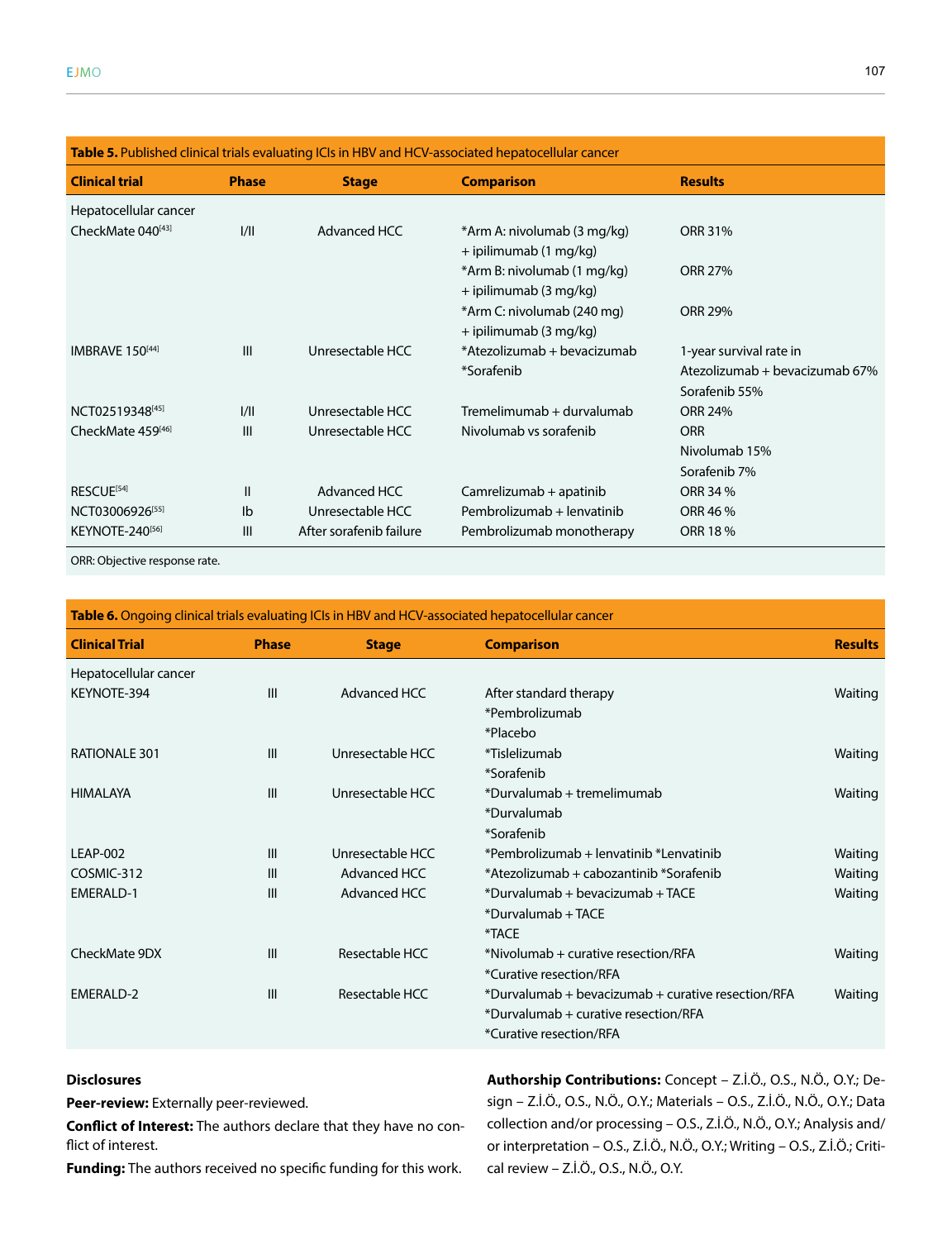### **References**

- 1. Sung H, Ferlay J, Siegel RL, Laversanne M, Soerjomataram I, Jemal A, et al. Global Cancer Statistics 2020: GLOBOCAN estimates of incidence and mortality worldwide for 36 cancers in 185 countries. CA Cancer J Clin 2021;71:209–49[. \[CrossRef\]](https://doi.org/10.3322/caac.21660)
- 2. Rezende LFM, Lee DH, Louzada MLDC, Song M, Giovannucci E, Eluf-Neto J. Proportion of cancer cases and deaths attributable to lifestyle risk factors in Brazil. Cancer Epidemiol 2019;59:148–[57. \[CrossRef\]](https://doi.org/10.1016/j.canep.2019.01.021)
- 3. Varn FS, Schaafsma E, Wang Y, Cheng C. Genomic characterization of six virus-associated cancers identifies changes in the tumor immune microenvironment and altered genetic programs. Cancer Res 2018;78:6413-23. [\[CrossRef\]](https://doi.org/10.1158/0008-5472.CAN-18-1342)
- 4. Plummer M, de Martel C, Vignat J, Ferlay J, Bray F, Franceschi S. Global burden of cancers attributable to infections in 2012: a synthetic analysis. Lancet Glob Health 2016;4:e609–16.
- 5. Krump NA, You J. Molecular mechanisms of viral oncogenesis in humans. Nat Rev Microbiol 2018;16:684-98[. \[CrossRef\]](https://doi.org/10.1038/s41579-018-0064-6)
- 6. Shannon-Lowe C, Rickinson AB, Bell AI. Epstein-Barr virusassociated lymphomas. Philos Trans R Soc Lond B Biol Sci 2017;372:20160271[. \[CrossRef\]](https://doi.org/10.1098/rstb.2016.0271)
- 7. Fuentes-González AM, Contreras-Paredes A, Manzo-Merino J, Lizano M. The modulation of apoptosis by oncogenic viruses. Virol J 2013;10:182[. \[CrossRef\]](https://doi.org/10.1186/1743-422X-10-182)
- 8. Chaturvedi AK. Beyond cervical cancer: burden of other HPVrelated cancers among men and women. J Adolesc Health 2010;46:S20–[6. \[CrossRef\]](https://doi.org/10.1016/j.jadohealth.2010.01.016)
- 9. Kobayashi K, Hisamatsu K, Suzui N, Hara A, Tomita H, Miyazaki T. A review of HPV-related head and neck cancer. J Clin Med 2018;7:241.
- 10. Xie B, Wang DH, Spechler SJ. Sorafenib for treatment of hepatocellular carcinoma: a systematic review. Dig Dis Sci 2012;57:1122[–9. \[CrossRef\]](https://doi.org/10.1007/s10620-012-2136-1)
- 11. Mesri EA, Feitelson MA, Munger K. Human viral oncogenesis: a cancer hallmarks analysis. Cell Host Microbe 2014;15:266–82.
- 12. Wang L, Li G, Yao ZQ, Moorman JP, Ning S. MicroRNA regulation of viral immunity, latency, and carcinogenesis of selected tumor viruses and HIV. Rev Med Virol 2015;25:320–41.
- 13. Gillison ML. HPV and prognosis for patients with oropharynx cancer. Eur J Cancer 2009;45:38[3–5. \[CrossRef\]](https://doi.org/10.1016/S0959-8049(09)70058-9)
- 14. Giuliano AR, Nyitray AG, Kreimer AR, Pierce Campbell CM, Goodman MT, Sudenga SL, et al. EUROGIN 2014 roadmap: differences in human papillomavirus infection natural history, transmission and human papillomavirus-related cancer incidence by gender and anatomic site of infection. Int J Cancer 2015;136:2752–60.
- 15. Junor E, Kerr G, Oniscu A, Campbell S, Kouzeli I, Gourley C, et al. Benefit of chemotherapy as part of treatment for HPV DNA-positive but p16-negative squamous cell carcinoma of the oropharynx. Br J Cancer 2012;106:358-65. [\[CrossRef\]](https://doi.org/10.1038/bjc.2011.542)
- 16. Mehra R, Seiwert TY, Gupta S, Weiss J, Gluck I, Eder JP, et al. Efficacy and safety of pembrolizumab in recurrent/metastatic head and neck squamous cell carcinoma: pooled analyses after long-term follow-up in KEYNOTE-012. Br J Cancer 2018;119:153–9. [\[CrossRef\]](https://doi.org/10.1038/s41416-018-0131-9)
- 17. Harrington KJ, Ferris RL, Blumenschein G Jr, Colevas AD, Fayette J, Licitra L, et al. Nivolumab versus standard, single-agent therapy of investigator's choice in recurrent or metastatic squamous cell carcinoma of the head and neck (CheckMate 141): health-related quality-of-life results from a randomised, phase 3 trial. Lancet Oncol 2017;18:1104–15[. \[CrossRef\]](https://doi.org/10.1016/S1470-2045(17)30421-7)
- 18. Burtness B, Harrington KJ, Greil R, Soulières D, Tahara M, de Castro G Jr, et al; KEYNOTE-048 Investigators. Pembrolizumab alone or with chemotherapy versus cetuximab with chemotherapy for recurrent or metastatic squamous cell carcinoma of the head and neck (KEYNOTE-048): a randomised, openlabel, phase 3 study. Lancet 2019;394:1915–2[8. \[CrossRef\]](https://doi.org/10.1016/S0140-6736(19)32591-7)
- 19. Powell SF, Gold KA, Gitau MM, Sumey CJ, Lohr MM, McGraw SC, et al. Safety and efficacy of pembrolizumab with chemoradiotherapy in locally advanced head and neck squamous cell carcinoma: A phase IB study. J Clin Oncol 2020;38:2427–37.
- 20. Tewari KS, Sill MW, Penson RT, Huang H, Ramondetta LM, Landrum LM, et al. Bevacizumab for advanced cervical cancer: final overall survival and adverse event analysis of a randomised, controlled, open-label, phase 3 trial (Gynecologic Oncology Group 240). Lancet 2017;390:1654–6[3. \[CrossRef](https://doi.org/10.1016/S0140-6736(17)31607-0)]
- 21. Chung HC, Ros W, Delord JP, Perets R, Italiano A, Shapira-Frommer R, et al. Efficacy and safety of pembrolizumab in previously treated advanced cervical cancer: results from the phase II KEYNOTE-158 study. J Clin Oncol 2019;37:1470–8.
- 22. Hollebecque A, Meyer T, Moore KN, Machiels J-PH, De Greve J, López-Picazo JM, et al. An open-label, multicohort, phase I/ II study of nivolumab in patients with virus-associated tumors (CheckMate 358): Efficacy and safety in recurrent or metastatic (R/M) cervical, vaginal, and vulvar cancers. J Clin Oncol 2017;35:5504[. \[CrossRef\]](https://doi.org/10.1200/JCO.2017.35.15_suppl.5504)
- 23. Colombo N, Dubot C, Lorusso D, Caceres MV, Hasegawa K, Shapira-Frommer R, et al; KEYNOTE-826 investigators. Pembrolizumab for persistent, recurrent, or metastatic cervical cancer. N Engl J Med 2021;385:1856–67.
- 24. Tewari KS, Monk BJ, Vergote I, Miller A, de Melo AC, Kim HS, et al; Investigators for GOG Protocol 3016 and ENGOT Protocol En-Cx9. Survival with cemiplimab in recurrent cervical cancer. N Engl J Med 2022;386:544–55.
- 25. O'Malley DM, Neffa M, Monk BJ, Melkadze T, Huang M, Kryzhanivska A, et al. Dual PD-1 and CTLA-4 checkpoint blockade using balstilimab and zalifrelimab combination as second-line treatment for advanced cervical cancer: an open-label phase II study. J Clin Oncol 2022;40:762–[71. \[CrossRef\]](https://doi.org/10.1200/JCO.21.02067)
- 26. Varnai AD, Bollmann M, Griefingholt H, Speich N, Schmitt C, Bollmann R, et al. HPV in anal squamous cell carcinoma and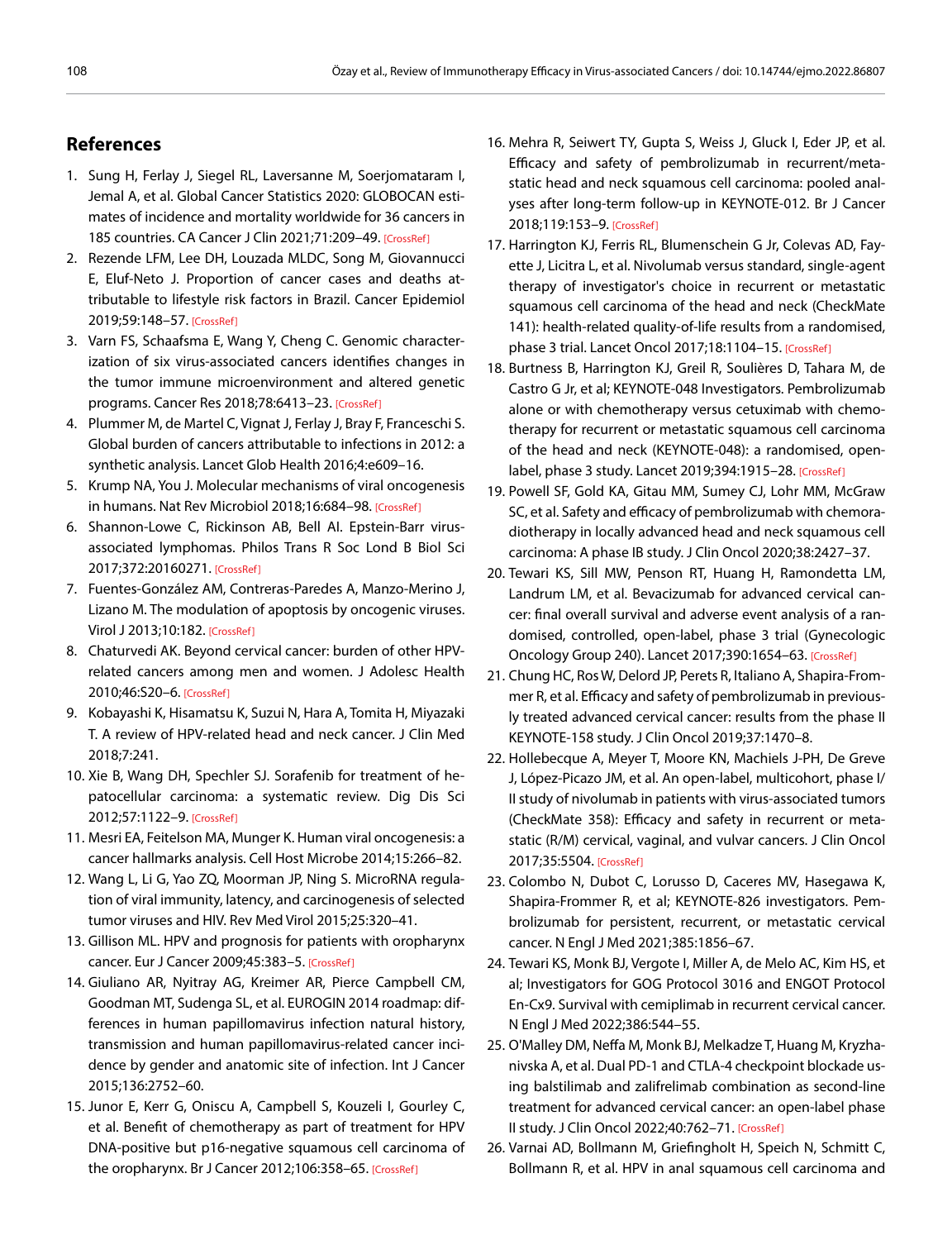anal intraepithelial neoplasia (AIN). Impact of HPV analysis of anal lesions on diagnosis and prognosis. Int J Colorectal Dis 2006;21:135–42.

- 27. Young AN, Jacob E, Willauer P, Smucker L, Monzon R, Oceguera L. Anal Cancer. Surg Clin North Am 2020;100:629–34.
- 28. Marabelle A, Cassier PA, Fakih M, Kao S, Nielsen D, Italiano A, et al. Pembrolizumab for previously treated advanced anal squamous cell carcinoma: results from the non-randomised, multicohort, multicentre, phase 2 KEYNOTE-158 study. Lancet Gastroenterol Hepatol 2022;7:446-5[4. \[CrossRef\]](https://doi.org/10.1016/S2468-1253(21)00382-4)
- 29. Morris VK, Salem ME, Nimeiri H, Iqbal S, Singh P, Ciombor K, et al. Nivolumab for previously treated unresectable metastatic anal cancer (NCI9673): a multicentre, single-arm, phase 2 study. Lancet Oncol 2017;18:446–5[3. \[CrossRef\]](https://doi.org/10.1016/S1470-2045(17)30104-3)
- 30. Hjalgrim H, Friborg J, Melbye M. The epidemiology of EBV and its association with malignant disease. In: Arvin A, Campadelli-Fiume G, Mocarski E, Moore PS, Roizman B, Whitley R, Yamanishi K, editors. Human Herpesviruses: Biology, Therapy, and Immunoprophylaxis. Cambridge: Cambridge University Press; 2007. Chapter 53.
- 31. Marques-Piubelli ML, Salas YI, Pachas C, Becker-Hecker R, Vega F, Miranda RN. Epstein-Barr virus-associated B-cell lymphoproliferative disorders and lymphomas: a review. Pathology 2020;52:40–52[. \[CrossRef\]](https://doi.org/10.1016/j.pathol.2019.09.006)
- 32. Wei WI, Sham JS. Nasopharyngeal carcinoma. The Lancet 2005;365:2041–5[4. \[CrossRef\]](https://doi.org/10.1016/S0140-6736(05)66698-6)
- 33. Young LS, Dawson CW. Epstein-Barr virus and nasopharyngeal carcinoma. Chin J Cancer 2014;33:581–9[0. \[CrossRef\]](https://doi.org/10.5732/cjc.014.10197)
- 34. Ma BBY, Lim WT, Goh BC, Hui EP, Lo KW, Pettinger A, et al. Antitumor activity of nivolumab in recurrent and metastatic nasopharyngeal carcinoma: an international, multicenter study of the Mayo Clinic phase 2 consortium (NCI-9742). J Clin Oncol 2018;36:1412–[8. \[CrossRef\]](https://doi.org/10.1200/JCO.2017.77.0388)
- 35. Hsu C, Lee SH, Ejadi S, Even C, Cohen RB, Le Tourneau C, et al. Safety and antitumor activity of pembrolizumab in patients with programmed death-ligand 1-positive nasopharyngeal carcinoma: results of the KEYNOTE-028 study. J Clin Oncol 2017;35:4050–[6. \[CrossRef\]](https://doi.org/10.1200/JCO.2017.73.3675)
- 36. Yang Y, Qu S, Li J, Hu C, Xu M, Li W, et al. Camrelizumab versus placebo in combination with gemcitabine and cisplatin as first-line treatment for recurrent or metastatic nasopharyngeal carcinoma (CAPTAIN-1st): a multicentre, randomised, double-blind, phase 3 trial. Lancet Oncol 2021;22:1162–74.
- 37. Xu R-h, Mai H-Q, Chen Q-Y, Chen D, Hu C, Yang K, et al. JU-PITER-02: Randomized, double-blind, phase III study of toripalimab or placebo plus gemcitabine and cisplatin as first-line treatment for recurrent or metastatic nasopharyngeal carci-noma (NPC). J Clin Oncol 2021;3[9. \[CrossRef\]](https://doi.org/10.1200/JCO.2021.39.15_suppl.LBA2)
- 38. Kwong YL, Chan TSY, Tan D, Kim SJ, Poon LM, Mow B, et al. PD1 blockade with pembrolizumab is highly effective in relapsed or refractory NK/T-cell lymphoma failing l-asparaginase.

Blood 2017;129:2437–42.

- 39. Kim SJ, Hyeon J, Cho I, Ko YH, Kim WS. Comparison of efficacy of pembrolizumab between Epstein-Barr virus-positive and -negative relapsed or refractory non-hodgkin lymphomas. Cancer Res Treat 2019;51:611–2[2. \[CrossRef\]](https://doi.org/10.4143/crt.2018.191)
- 40. Naseem M, Barzi A, Brezden-Masley C, Puccini A, Berger MD, Tokunaga R, et al. Outlooks on Epstein-Barr virus associated gastric cancer. Cancer Treat Rev 2018;66:15–22.
- 41. Kim ST, Cristescu R, Bass AJ, Kim KM, Odegaard JI, Kim K, et al. Comprehensive molecular characterization of clinical responses to PD-1 inhibition in metastatic gastric cancer. Nat Med 2018;24:1449–5[8. \[CrossRef\]](https://doi.org/10.1038/s41591-018-0101-z)
- 42. Mishima S, Kawazoe A, Nakamura Y, Sasaki A, Kotani D, Kuboki Y, et al. Clinicopathological and molecular features of responders to nivolumab for patients with advanced gastric cancer. J Immunother Cancer 2019;7:[24. \[CrossRef\]](https://doi.org/10.1186/s40425-019-0514-3)
- 43. El-Khoueiry AB, Sangro B, Yau T, Crocenzi TS, Kudo M, Hsu C, et al. Nivolumab in patients with advanced hepatocellular carcinoma (CheckMate 040): an open-label, non-comparative, phase 1/2 dose escalation and expansion trial. The Lancet 2017;389:2492–502.
- 44. Finn RS, Qin S, Ikeda M, Galle PR, Ducreux M, Kim TY, et al; IMbrave150 Investigators. Atezolizumab plus bevacizumab in unresectable hepatocellular carcinoma. N Engl J Med 2020;382:1894–9[05. \[CrossRef\]](https://doi.org/10.1056/NEJMoa1915745)
- 45. Kelley RK, Sangro B, Harris W, Ikeda M, Okusaka T, Kang YK, et al. Safety, efficacy, and pharmacodynamics of tremelimumab plus durvalumab for patients with unresectable hepatocellular carcinoma: randomized expansion of a phase I/II study. J Clin Oncol 2021;39:2991–30[01. \[CrossRef\]](https://doi.org/10.1200/JCO.20.03555)
- 46. Yau T, Park J-W, Finn RS, Cheng A-L, Mathurin P, Edeline J, et al. Nivolumab versus sorafenib in advanced hepatocellular carcinoma (CheckMate 459): a randomised, multicentre, openlabel, phase 3 trial. Lancet Oncol 2022;23:77–90.
- 47. Cohen EE, Soulières D, Le Tourneau C, Dinis J, Licitra L, Ahn M-J, et al. Pembrolizumab versus methotrexate, docetaxel, or cetuximab for recurrent or metastatic head-and-neck squamous cell carcinoma (KEYNOTE-040): a randomised, openlabel, phase 3 study. The Lancet 2019;393:156–67.
- 48. Burtness B, Harrington K, Greil R, Soulières D, Tahara M, De Castro G, et al. KEYNOTE-048: Phase III study of first-line pembrolizumab (P) for recurrent/metastatic head and neck squamous cell carcinoma (R/M HNSCC). Ann Oncol 2018;29:viii729.
- 49. Ferris R, Haddad R, Even C, Tahara M, Dvorkin M, Ciuleanu T, et al. Durvalumab with or without tremelimumab in patients with recurrent or metastatic head and neck squamous cell carcinoma: EAGLE, a randomized, open-label phase III study. Ann Oncol 2020;31:942–5[0. \[CrossRef\]](https://doi.org/10.1016/j.annonc.2020.04.001)
- 50. Bourhis J, Sire C, Tao Y, Martin L, Alfonsi M, Prevost J, et al. LBA38 Pembrolizumab versus cetuximab, concomitant with radiotherapy (RT) in locally advanced head and neck squa-